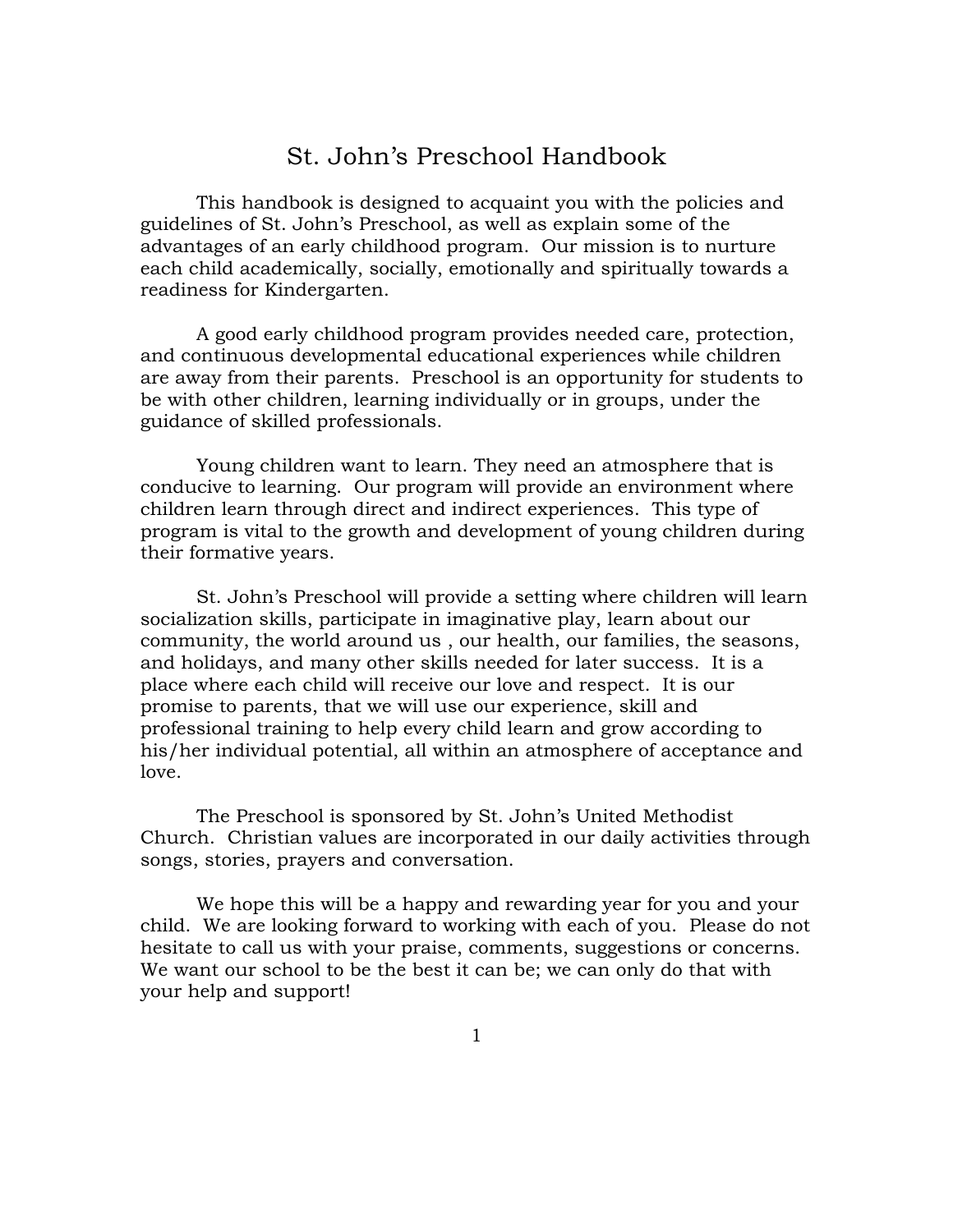# A Morning at St. John's

Your child's day will include:

Discovery and Free Play – Individually or in small groups, he/she may look at books, build with blocks, play dress-up or in the housekeeping center, paint, use creative art materials, care for pets and growing things, use educational materials at a concept formation center or play with manipulatives.

Group Time – Includes conversation, listening to stories, prayers, hearing poems, acting out stories, finger plays, calendar and weather information, development of self concept, social skills and Christian values which aid in working with and understanding others. Unit concepts are introduced at this time and a great deal of emphasis is placed on the development of language.

Nutrition Snack – All children will eat together, giving them the opportunity for social interaction, learning desirable table manners, good food habits, a variety of blessings, and independence in caring for themselves.

Music – Includes learning and singing songs, playing rhythm instruments, listening to records and tapes, moving to music and developing large muscle control and body awareness.

Large Motor Skill Play – Helps develop muscle coordination and teaches the child to obey simple rules in games. Activities will include running, jumping, swinging, climbing, riding tricycles, scooters and bikes, sand and water play. During inclement weather, large motor activities will be organized indoors. This will include bean bags, balls, hoops, parachutes, jump ropes, scarves and obstacle courses.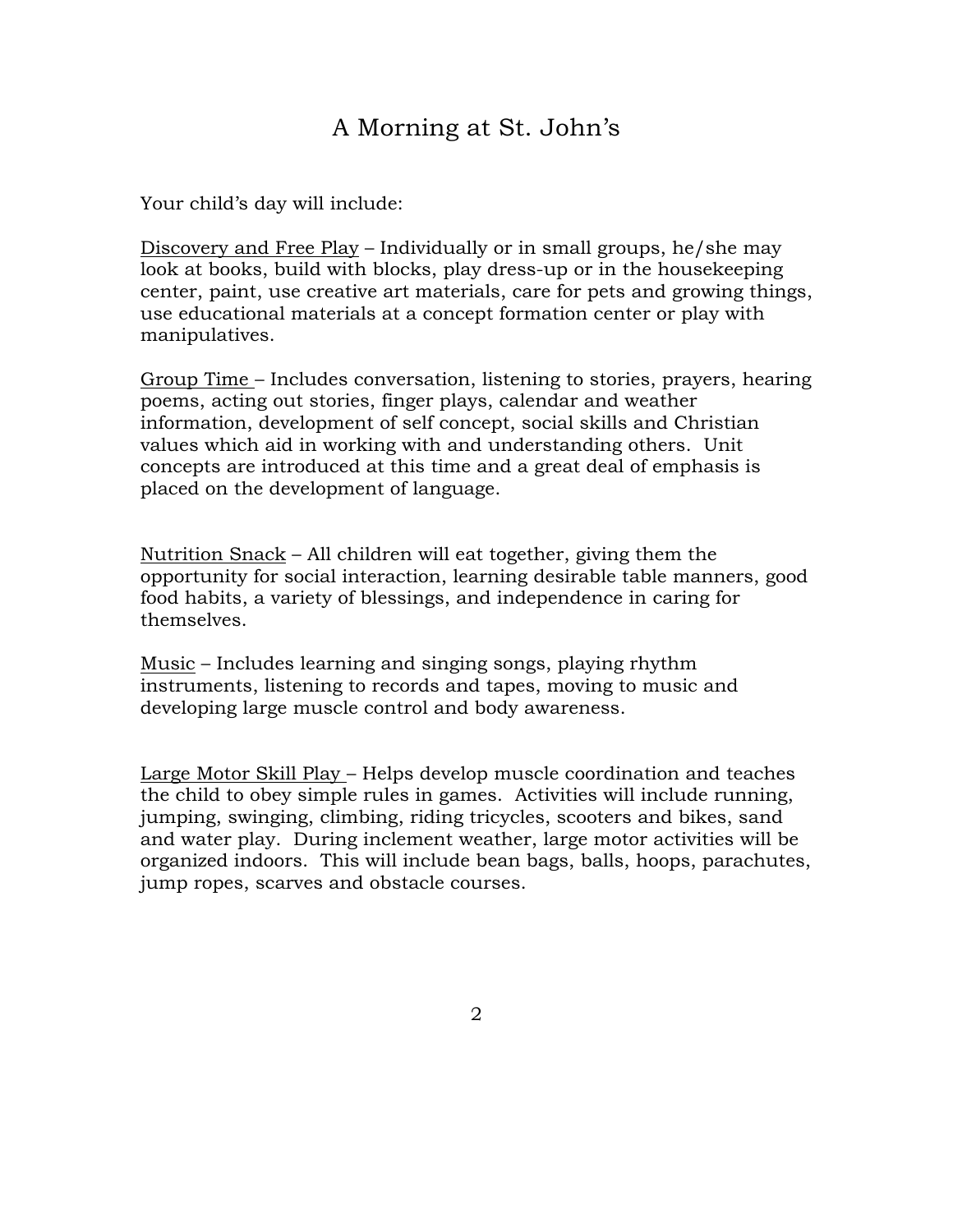# Policies and Guidelines

### Religiously Exempt from Licensure

St. John's Preschool is operated under the auspices of St. John's United Methodist Church which complies with the requirement of Section 63.2- 1716 of the Code of Virginia. Therefore it is Religiously Exempt from licensure. A Copy of St. John's Preschool exemption status is posted on the Parent Board in the main hallway of the preschool.

#### Physical Facility

St. John's Preschool is located at 1716 N. Augusta St., Staunton, VA in St. John's United Methodist Church. There are four classrooms and three bathrooms for the children. The rooms contain both carpeted and uncarpeted areas. The facility is well maintained. All areas are heated or air-conditioned as the weather dictates. There is a teacher workroom, storage area, as well as an outside storage building for playground equipment. The church kitchen is also available to the preschool when needed. There is a fenced-in grassy area, as well as a paved area on the playground. In inclement weather, the church social hall is used for large motor activities. The facility is inspected by fire, health, and building inspectors in compliance with the Commonwealth's mandates for religiously exempt child day care centers.

#### Enrollment Capacity

As mandated by the State, enrollment capacity is based on the age of the children, the number of staff members, building specifications and fire inspection. According to information supplied by the Building Official for the City of Staunton, he has set the certificate of occupancy for St. John's Preschool at 60 people. The Department of Social Services mandates 1 to 10 ratios of adults to children ages 2-6 years of age.

#### Insurance

St. John's Preschool and Staff are covered under St. John's United Methodist Church's accidental injury and public liability insurance.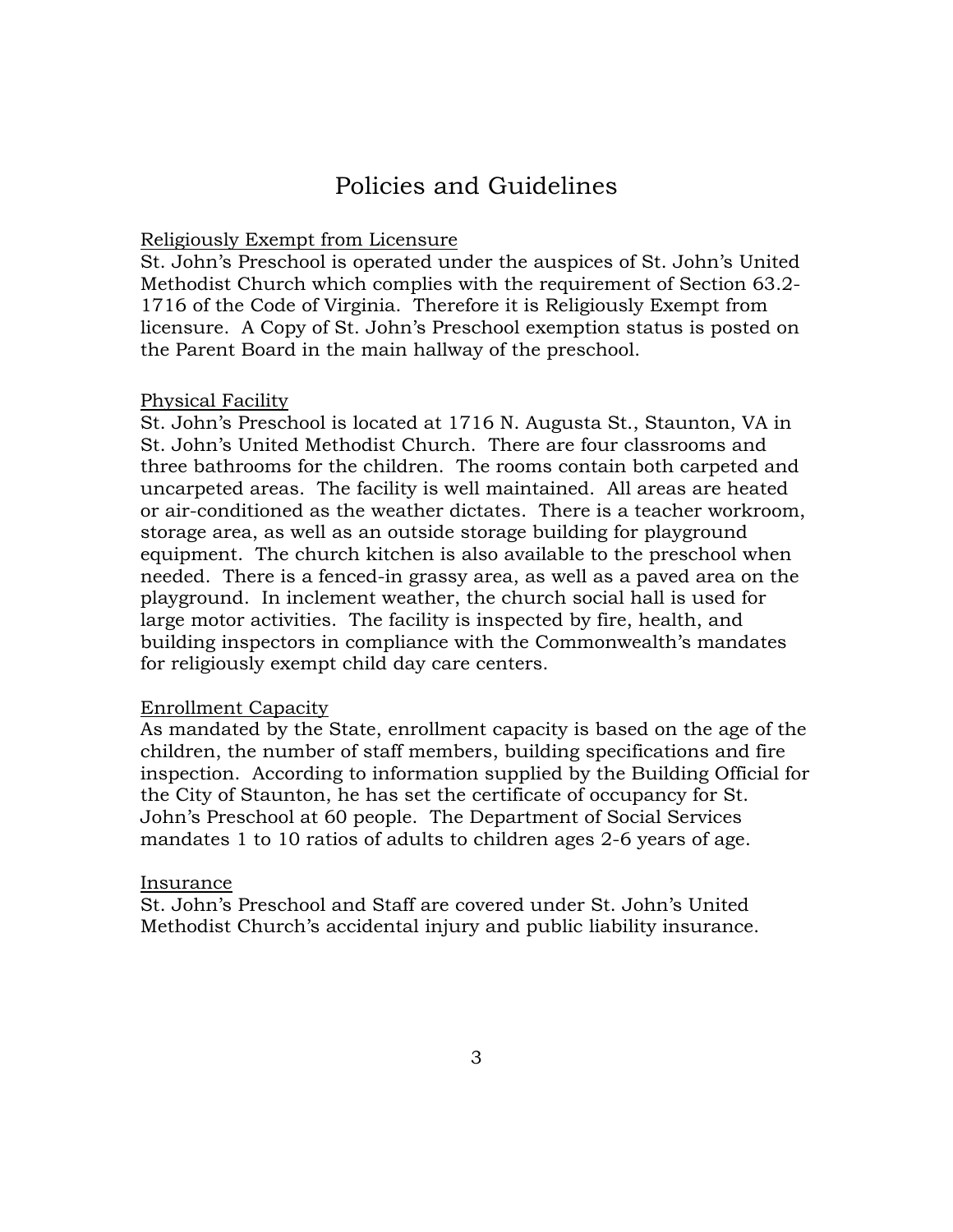#### Staff Information

The Director shall have a bachelor's degree, preferably in a child-related field. Head teachers shall have a bachelor's degree and/or at least 5 years of teaching (young children) experience. Aides/Assistant Teachers must have a high school diploma or G.E.D. The Preschool welcomes parent volunteers to help in areas of interest. The choice to use volunteers is up to the discretion of the Director.

It is preferred that all personnel have prior experience with children and more educational background than the minimum required by the state. Above all, the staff is to be sensitive to the needs of children, have an ability to relate socially and emotionally to children, and to portray to the children that they care.

Staff meetings are held to acquaint the staff with each month's activities and update them on each child. Training sessions are also a part of staff meetings. These include, but are not limited to, child abuse and neglect seminars, hand washing procedures, health screening tactics, first aid and CPR training, emergency procedures, child development, etc.

#### Health Requirements of Staff

All staff members are free of any disabilities or disorders which would prevent them from caring for children, and have never been convicted of any felony or misdemeanor related to abuse, neglect, or exploitation of children or adults.

All staff members must have record checks done by the State Department of Social Services and State Police for a criminal record history and a sex offender record with no convictions found.

Annual examinations by medical physicians are required, as are current CPR for the head teachers and first aid certifications for the total staff.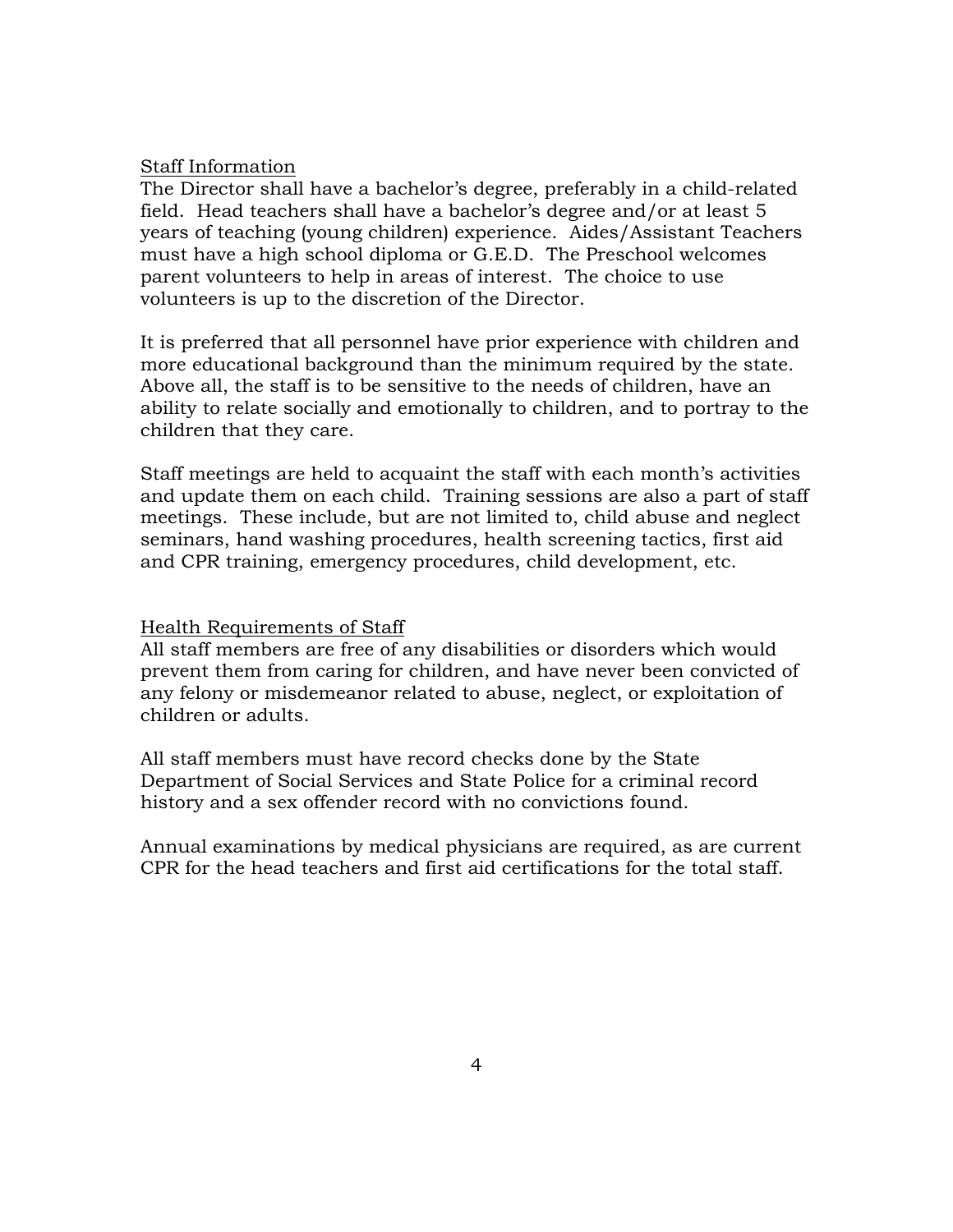# Entrance Requirements

Any child, regardless of race or creed, is eligible to be enrolled in St. John's Preschool. The child must be between the ages of  $2 \frac{1}{2} - 5$  years old on or before September  $30<sup>th</sup>$ . Three & Four year old students must be potty trained. The child must be in good health and submit the Commonwealth of Virginia's Department of Education School Entrance Health form with physician's signature affirming the necessary immunizations.

Upon payment of the registration fee the parent or guardian agrees to complete and sign all the necessary forms for the child's file at the school. In compliance with section 63.2-1809 of the Virginia Code regarding proof of a child's identity and age, a staff member must see an original birth certificate and make a file copy for each enrolled child.

# **All requirements must be satisfied prior to the first day of school. Failure to do so may result in dismissal.**

# Registration Fee

A registration fee is to be paid when the parents submit the Preschool application. This fee is not refundable should the parent or guardian cancel. As a courtesy, please inform the Preschool Director if you decide to withdrawal at any point following registration.

# Tuition

The tuition fee is figured on an annual basis, payable in nine monthly installments. The first tuition for new students is due by August  $5<sup>th</sup>$ . Thereafter, tuition payments are due by the fifth of the month, September through April. Tuition is paid one month in advance. Parents are responsible for the delivery of payment, not children. No tuition will be refunded and it is understood that a thirty day notice is required for withdrawal. Checks should be made payable to ST. JOHN'S PRESCHOOL.

# 2019-20 Tuition Rates

 2 day program (Tuesday/Thursday OR Monday /Wednesday) \$140.00 /9 installments 3 day program (Tuesday – Thursday) \$210.00 /9 installments 4 day program (Monday – Thursday  $$240.00/9$  installments

# Attendance/Absence

If your child is to be absent, please call the child's teacher before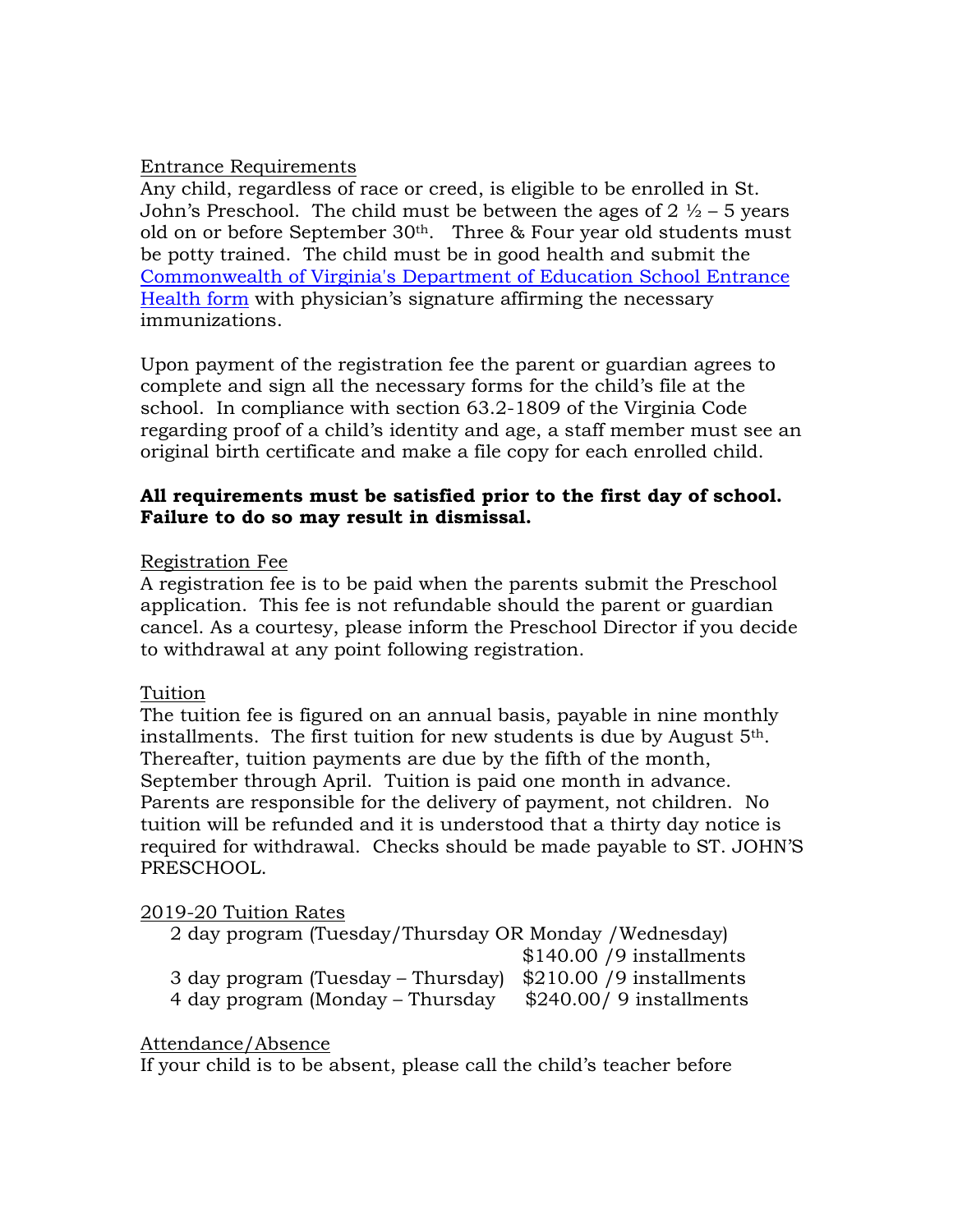8 am or call the church office (886-1500) after 9 am. It is helpful for us to know when your child will not be attending. There are no make-up days for absences.

# School Day – Arrival and Dismissal

The school day is from  $8:45 - 11:45$  am. We ask parents to bring their children into the school at 8:45 and to pick them up promptly at 11:45. The school doors will not open until 8:45. Parents are expected to come inside the school when leaving their child. Please encourage the child to find his/her own hook, hang up his/her own coat, etc. At dismissal time, please come into the hallway and wait to pick up your child. The teacher will call the children, help them get their belongings and send them out to you. All names of potential people who might pick up your child need to be on an authorization form. In the case of an emergency, a note or phone call is necessary. Pets are prohibited during drop off and pick up on church property.

# What to Wear - What to Bring

Dress your child in play clothes and comfortable shoes. In cold weather, be sure your child wears a hat and mittens.

Each child should have at school a complete change of clothes (including socks and underwear). Each item should be marked plainly with the child's name. A book bag of sufficient size to carry notices, projects, and show and tell should be brought to school each day.

# Nutrition Break

The Preschool will provide a nutritious, attractive pre packaged snack for your child daily. Sometimes the snack may be something the children have "assembled" themselves. We hope to expose the children to a variety of easy to prepare and healthy snacks throughout the year. A calendar of snacks will be posted each month on the Preschool bulletin board. Throughout the year, there will be occasions that parents may sign up to contribute items needed for a party.

### Messages

If you have a message for your child's teacher or the Preschool, please send a written note in the correspondence sleeve provided in your child's backpack the first day of school. Verbal messages from children cannot be accepted.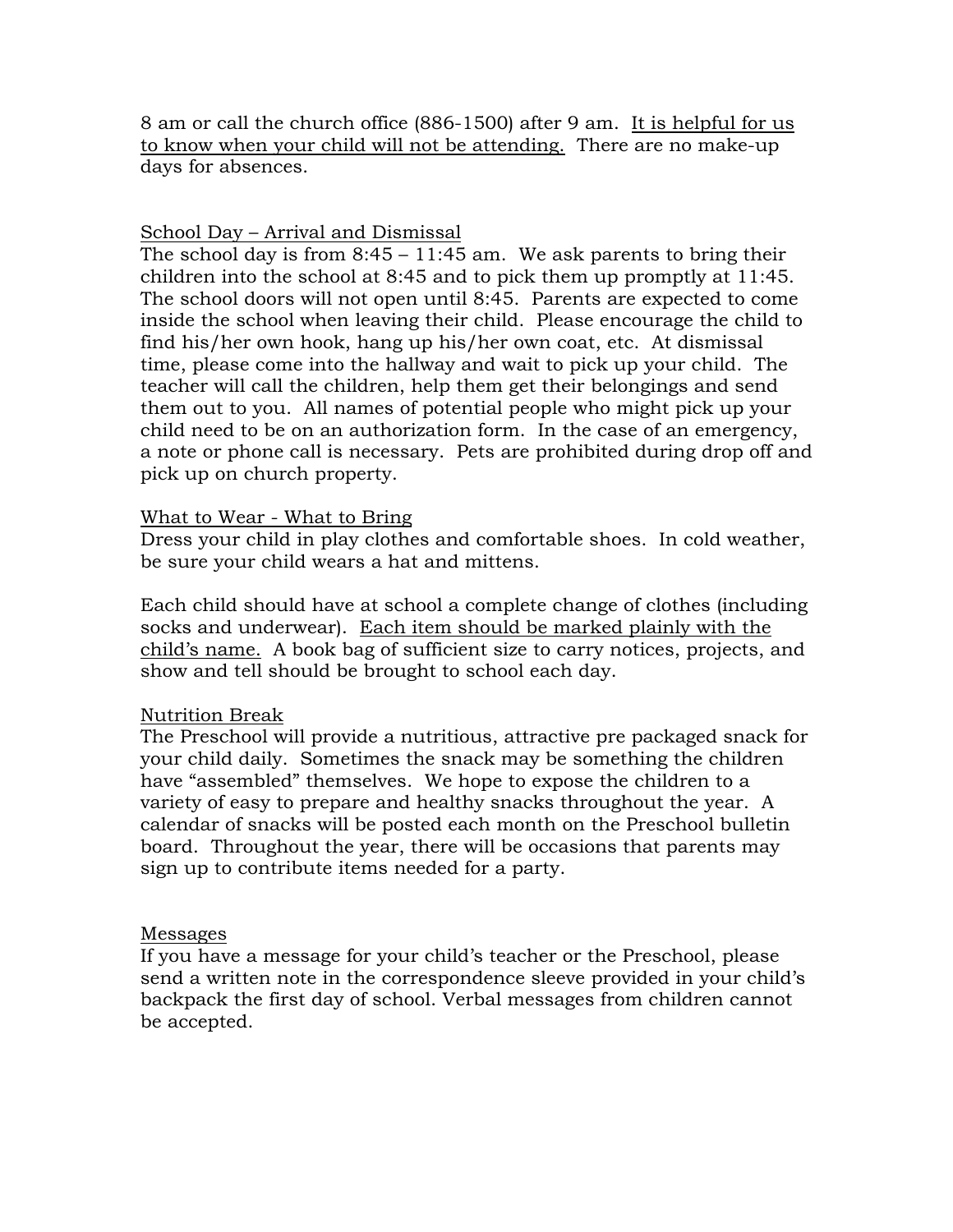## Health

For your child's own well being and the other children at Preschool, please keep your child at home when they show symptoms such as sore throat, nausea or vomiting, runny nose(that is not clear), diarrhea, skin rash, inflamed eyes, discharging ears, cough, earache, enlarged glands, flushed face or fever. If your child has a fever (even if it is below 100 degrees), please keep him or her home from school until they have been fever free for 24 hours.

### Administration of Medication is Prohibited

Any medication should be administered by parents before their child arrives at preschool. St. John's Preschool Staff will not administer medication of any kind, prescription or over the counter.

## Transporting of Preschoolers

Parents transporting children for any field trip or official St. John's Preschool outing are required to have a valid driver's license for the state of Virginia. The vehicle that he/she will be driving has a current inspection sticker and is insured for bodily injury liability and property damage liability by an insurance carrier authorized to do business in the Commonwealth. Limits on this policy are in compliance with Section 46.2-472 of the code of Virginia. Also all children will be secured in a child restraint device, properly equipped with a safety belt system, consisting of lap belts, shoulder harnesses, combinations thereof or similar devices.

### Snow Days

In the event of bad weather, the Preschool follows the Staunton City Schools for their decision making. If the city schools are closed, then St. John's Preschool is closed. If the city schools have a two hour delay, then the Preschool will open at 9:45pm. The Staunton City Schools usually post their closing information on the local television stations and is usually displayed by 6:00 am. Please call your child's teacher if you have any question as to the opening hour of the Preschool.

### Student Conduct

It is our desire to give the child every chance to grow to be responsible and self-directing. We do not expect any child to be "perfect". We manage behavior problems by helping the child develop his/her own conflict resolution skills. Thus, discipline is firm and consistent, yet tempered with kindness and love, and a genuine regard for the student. Our positive approach focuses on what is good rather than concentrating